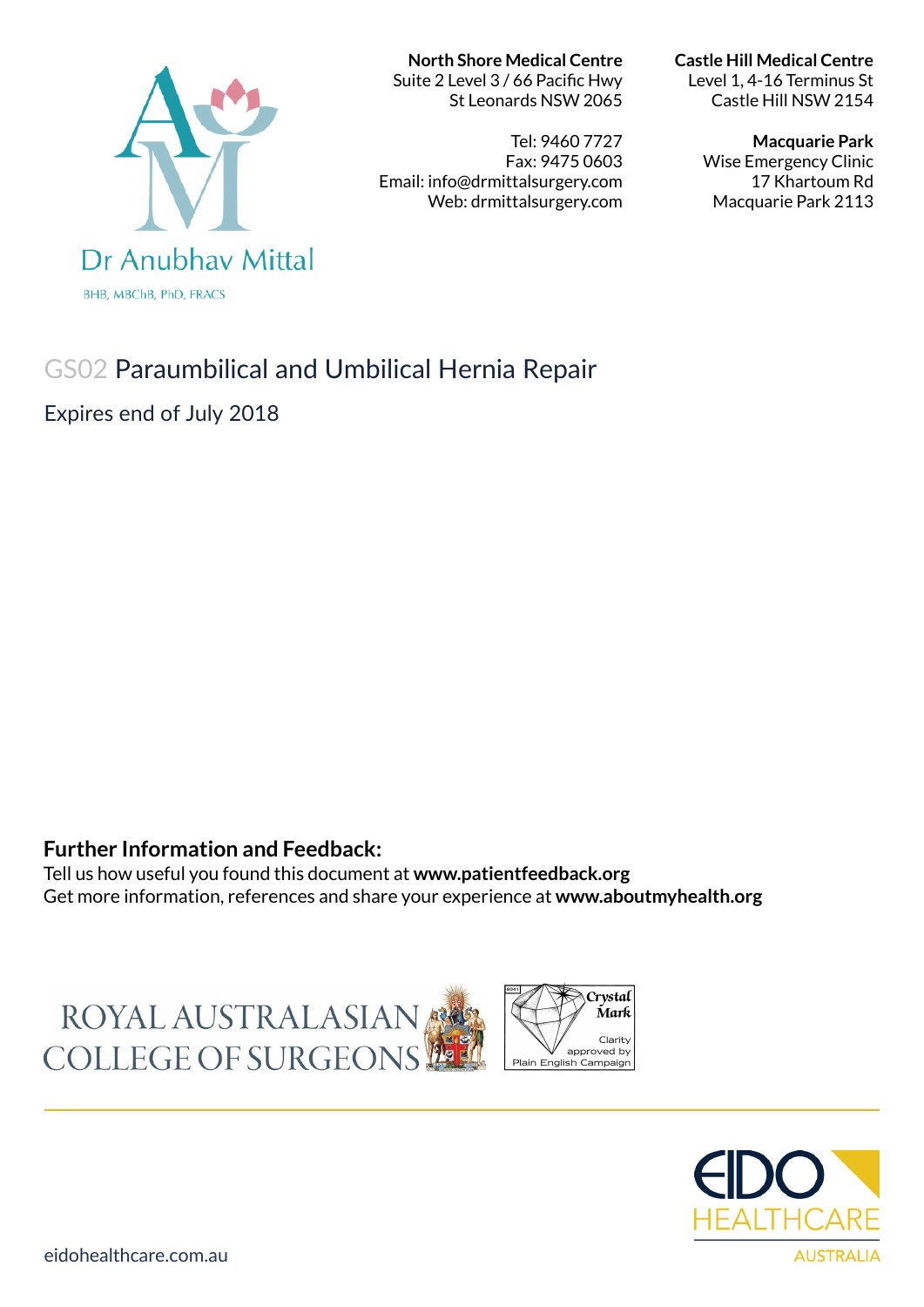# **What are paraumbilical and umbilical hernias?**

These hernias are lumps near your umbilicus (belly button) which often cause pain and may come and go. Umbilical hernias are more common in children, while paraumbilical (next to your umbilicus) hernias are more common in adults.

Your surgeon has recommended a hernia operation. However, it is your decision to go ahead with the operation or not.

This document will give you information about the benefits and risks to help you to make an informed decision. If you have any questions that this document does not answer, ask your surgeon or the healthcare team.

# **How does a hernia happen?**

Your abdominal cavity contains your intestines and other structures. These are protected by your abdominal wall, which is made up of four layers. The inner layer is a membrane. The second layer is a wall made of muscle. A layer of fat separates the muscle from the outer layer of skin.

Weak spots can develop in the layer of muscle, resulting in the contents of your abdomen, along with the inner layer, pushing through your abdominal wall. This produces a lump called a hernia (see figure 1).



Figure 1 An umbilical hernia

Paraumbilical and umbilical hernias are common as there is a natural weakness in the wall of your abdomen at your umbilicus. This is caused by the way babies develop in the womb.

The hernia causes a bulge around your umbilicus and can cause pain.

# **What are the benefits of surgery?**

You should no longer have the hernia. Surgery should prevent the serious complications that a hernia can cause and allow you to return to normal activities.

## **Are there any alternatives to surgery?**

In children under the age of about four, umbilical hernias tend to close. For older children and adults, surgery is recommended as it is the only dependable way to cure the condition.

The hernia can be left alone but complications can happen. It will not get better without surgery.

## **What will happen if I decide not to have the operation?**

The hernia will get larger with time. It can also be dangerous because your intestines or other structures within your abdomen can get trapped and have their blood supply cut off (strangulated hernia). This needs an urgent and larger operation, with a higher risk of developing serious complications. If left untreated, a strangulated hernia can cause death.

If you are female and are planning to become pregnant, it is usually better to wait until after your pregnancy before having the operation. Pregnancy increases the size of your abdomen and may undo the hernia repair. Your surgeon will tell you the risks of delaying having the operation.

# **What does the operation involve?**

The healthcare team will carry out a number of checks to make sure you have the operation you came in for. You can help by confirming to your surgeon and the healthcare team your name and the operation you are having.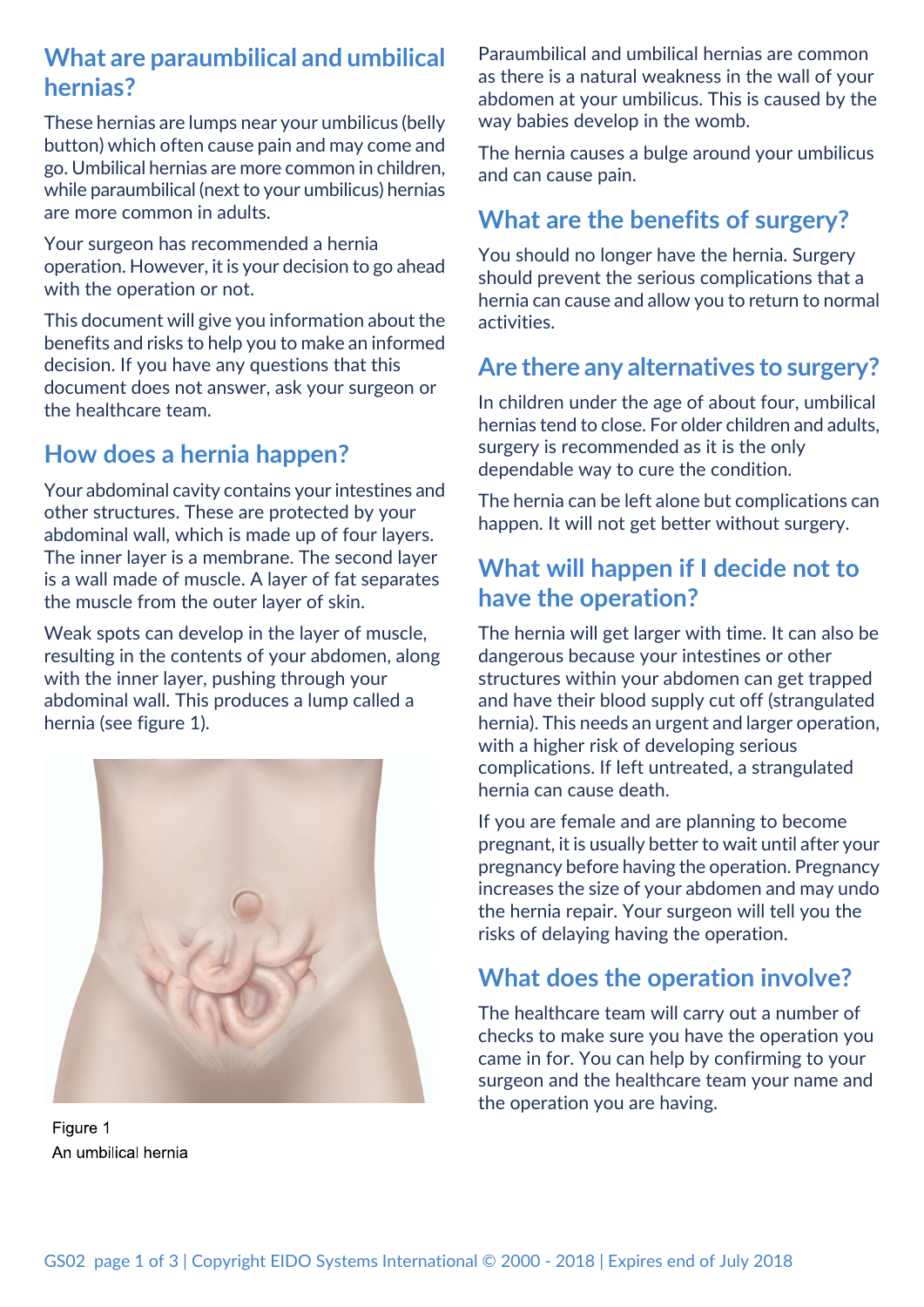The operation is usually performed under a general anaesthetic but various anaesthetic techniques are possible. Your anaesthetist will discuss the options with you. You may also have injections of local anaesthetic to help with the pain after the operation.

You may be given antibiotics during the operation to reduce the risk of infection.

The operation usually takes about 30 minutes. Your surgeon will make a cut near your umbilicus. They will free up the 'hernial sac', place the contents back inside your abdomen and remove the hernial sac. Your surgeon will close the weak spot with strong stitches or a synthetic mesh and close your skin.

They may insert a drain (tube) in your wound to drain away fluid that can sometimes collect. The drain will usually be removed after one to two days.

# **What should I do about my medication?**

Let your doctor know about all the medication you take and follow their advice. This includes all blood-thinning medication as well as herbal and complementary remedies, dietary supplements, and medication you can buy over the counter.

# **What can I do to help make the operation a success?**

If you smoke, stopping smoking several weeks or more before the operation may reduce your risk of developing complications and will improve your long-term health.

Try to maintain a healthy weight. You have a higher risk of developing complications if you are overweight.

Regular exercise should help to prepare you for the operation, help you to recover and improve your long-term health. Do not do exercises that involve heavy lifting or make your hernia painful. Before you start exercising, ask the healthcare team or your GP for advice.

You can reduce your risk of infection in a surgical wound.

• In the week before the operation, do not shave or wax the area where a cut is likely to be made.

• Try to have a bath or shower either the day before or on the day of the operation.

• Keep warm around the time of the operation. Let the healthcare team know if you feel cold.

# **What complications can happen?**

The healthcare team will try to make the operation as safe as possible but complications can happen. Some of these can be serious and can even cause death. You should ask your doctor if there is anything you do not understand. Any numbers which relate to risk are from studies of people who have had this operation. Your doctor may be able to tell you if the risk of a complication is higher or lower for you.

### **Complications of anaesthesia**

Your anaesthetist will be able to discuss with you the possible complications of having an anaesthetic.

## **General complications of any operation**

• Pain. The healthcare team will give you medication to control the pain and it is important that you take it as you are told so you can move about and cough freely.

• Bleeding during or after the operation. It is common for the area around your wound to be bruised. Rarely, you will need a blood transfusion or another operation.

• Unsightly scarring of your skin.

• Blood clot in your leg (deep-vein thrombosis – DVT). This can cause pain, swelling or redness in your leg, or the veins near the surface of your leg to appear larger than normal. The healthcare team will assess your risk. They will encourage you to get out of bed soon after the operation and may give you injections, medication, or special stockings to wear. Let the healthcare team know straightaway if you think you might have a DVT.

• Blood clot in your lung (pulmonary embolus), if a blood clot moves through your bloodstream to your lungs. Let the healthcare team know straightaway if you become short of breath, feel pain in your chest or upper back, or if you cough up blood. If you are at home, call an ambulance or go immediately to your nearest Emergency department.